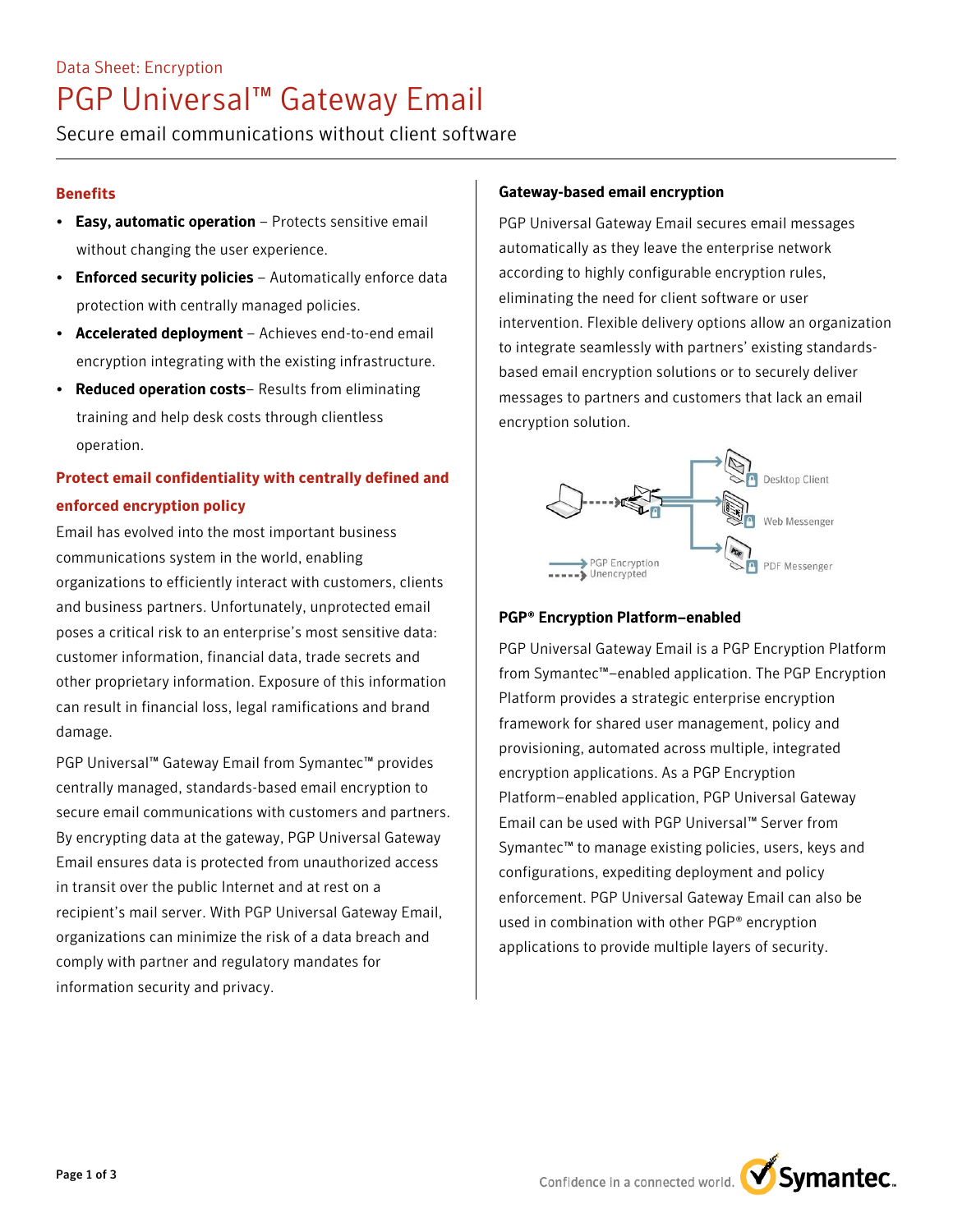## Data Sheet: Encryption PGP Universal™ Gateway Email

#### **Easy, automatic operation**

Once PGP Universal Gateway Email is deployed, its operation is completely transparent—users simply continue to work as usual. The software automatically provides secure delivery for outgoing messages according to policy, without changing internal end-user behavior, workflow or productivity. Users are automatically enrolled using the existing infrastructure.

- Flexible, secure delivery options Provides encrypted PDF or Web-email interface (Web Messenger) for securely delivering messages to external users that lack an email encryption solution.
- PDF Messenger .Delivers messages to partners as encrypted PDFs, eliminating the need for special software
- Certified delivery Allows organizations to track and verify delivery of PDF Messenger–delivered messages.
- Standards support Interoperates with existing OpenPGP or S/MIME-based solutions to secure email to partners.

#### **Enforced security policies**

Security policy automatically triggers encryption based on content, sender, recipient and other message details that identify confidential information.

#### **Accelerated deployment**

When deployed together, PGP Universal Gateway Email and PGP Universal Server's unified management console establish, enforce and update security policy in real time. This combination reduces the time and effort required to deploy email encryption.

- Branding support Allows organizations to customize the Web-based delivery means to reflect their brand.
- Clientless operation Eliminates impact on senders and does not require partners to invest in new software, hardware or training.

Automated user enrollment - Makes account creation and key management automatic and transparent to end users.

#### **Reduced operation costs**

With PGP Universal Gateway Email, no special training is required for end users. This approach accelerates deployment time, reduces training costs and avoids any increase in help desk calls. PGP Universal Gateway Email allows organizations to:

- Adapt to evolving security requirements  $-$  Allows administrators to quickly implement new policies to control mail flow and encryption.
- Leverage existing compliance investments Integrates with leading third-party email hygiene and outbound content compliance solutions to act on existing policies and processes.

#### **PGP Universal Server management**

PGP Universal Gateway Email is centrally deployed and managed using PGP Universal Server, enabling organizations to easily set and enforce data security polices throughout the enterprise.

- Centrally enforced security policy Automatically enforces protection of sensitive data and email using security policies driven by an existing corporate directory
- Extensible protection- Allows management of PGP® Whole Disk Encryption from Symantec™, PGP® NetShare from Symantec™, or any other Encryption Platform–enabled application

#### **Technical specifications**

PGP Universal Gateway Email runs on PGP Universal Server. For complete technical specifications, please visit www.pgp.com.